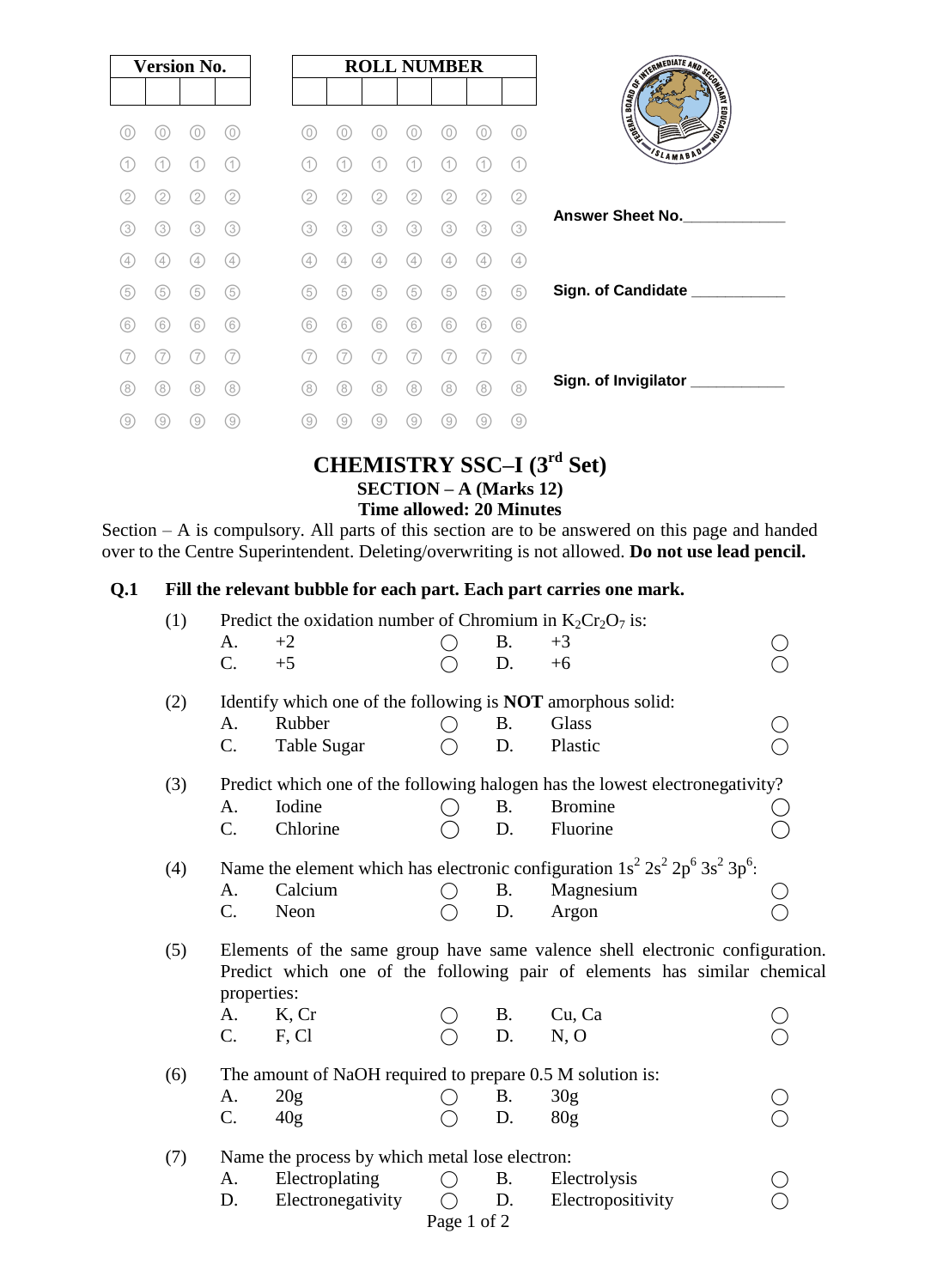| (8)                | Identify which one of the following is a formula unit:  |                                                            |  |           |                                           |  |  |  |  |
|--------------------|---------------------------------------------------------|------------------------------------------------------------|--|-----------|-------------------------------------------|--|--|--|--|
|                    | A.                                                      | <b>NaCl</b>                                                |  | Β.        | $H_2O$                                    |  |  |  |  |
|                    | $C$ .                                                   | <b>HCl</b>                                                 |  | D.        | HNO <sub>3</sub>                          |  |  |  |  |
|                    |                                                         |                                                            |  |           |                                           |  |  |  |  |
| (9)                | Predict the mass number of an atom depend upon:         |                                                            |  |           |                                           |  |  |  |  |
| Only protons<br>А. |                                                         |                                                            |  |           |                                           |  |  |  |  |
|                    | <b>B.</b>                                               | <b>Neutron</b> and Electron                                |  |           |                                           |  |  |  |  |
|                    | $\mathbf{C}$ .                                          | <b>Electron</b> and Proton                                 |  |           |                                           |  |  |  |  |
|                    | D.                                                      | Proton and Neutron                                         |  |           |                                           |  |  |  |  |
| (10)               | Predict which is cause of shielding effect in elements: |                                                            |  |           |                                           |  |  |  |  |
|                    | A.                                                      | <b>Neutrons</b>                                            |  | B.        | Protons                                   |  |  |  |  |
|                    | C.                                                      | <b>Inner Electrons</b>                                     |  | D.        | Reduction in effective nuclear $\bigcirc$ |  |  |  |  |
|                    |                                                         |                                                            |  |           | change                                    |  |  |  |  |
|                    |                                                         |                                                            |  |           |                                           |  |  |  |  |
| (11)               |                                                         | Identify which one of the following is an example of milk: |  |           |                                           |  |  |  |  |
|                    | A.                                                      | Solution                                                   |  | <b>B.</b> | Colloid                                   |  |  |  |  |
|                    | C.                                                      | Suspension                                                 |  | D.        | Compound                                  |  |  |  |  |
| (12)               |                                                         | Identify the bond present in HCN.                          |  |           |                                           |  |  |  |  |
|                    | A.                                                      | Polar-covalent bond                                        |  |           |                                           |  |  |  |  |
|                    | <b>B.</b>                                               | Ionic bond                                                 |  |           |                                           |  |  |  |  |
|                    | C.                                                      | Non-polar covalent bond                                    |  |           |                                           |  |  |  |  |
|                    | D.                                                      | Metallic bond                                              |  |           |                                           |  |  |  |  |
|                    |                                                         |                                                            |  |           |                                           |  |  |  |  |

\_\_\_\_\_\_\_\_\_\_\_\_\_\_\_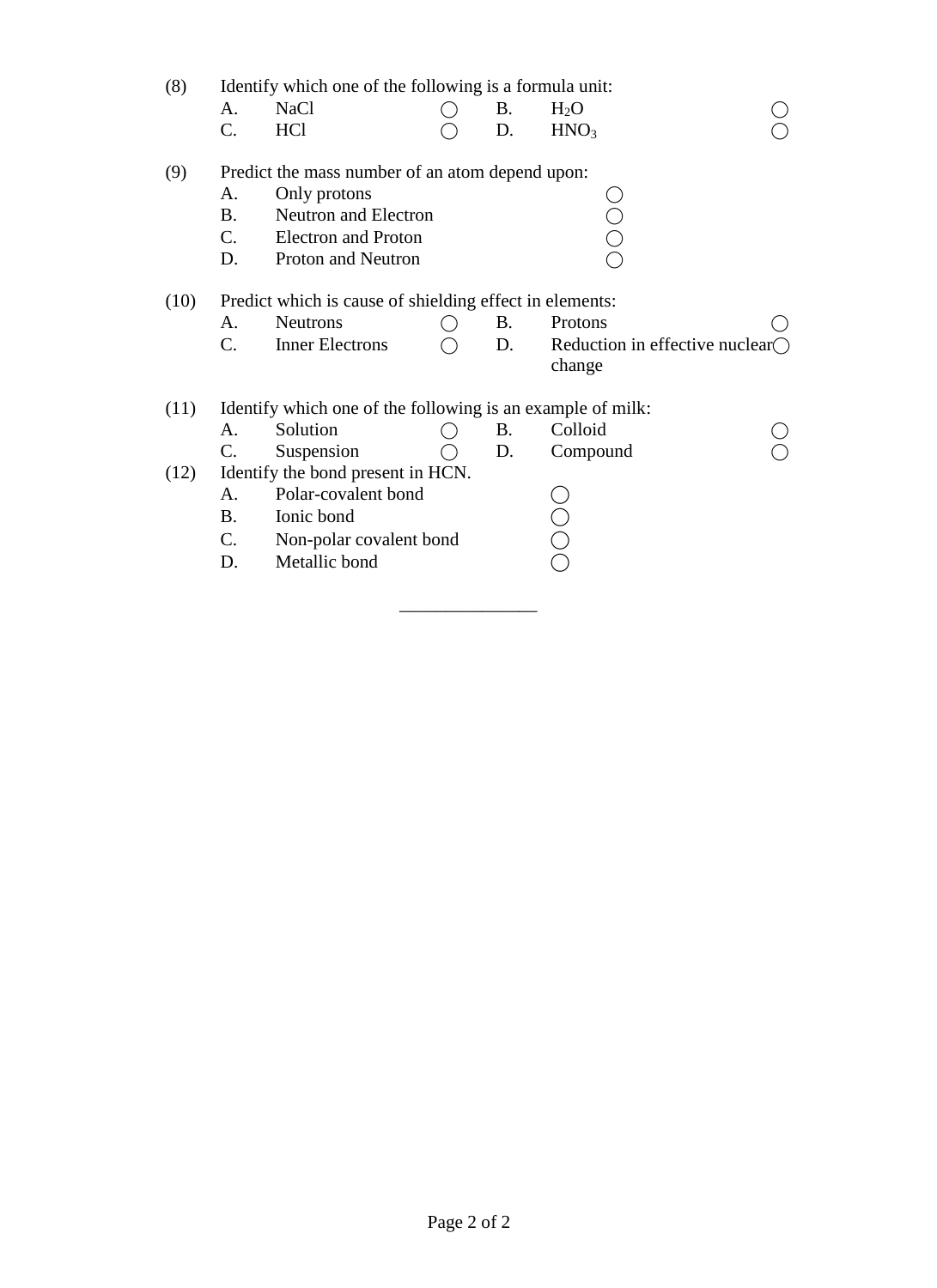

Federal Board SSC-I Examination Chemistry Model Question Paper (Curriculum 2006)

### Time allowed: 2.40 hours Total Marks: 53

Note: Answer any eleven parts from Section "B" and attempt any two questions from Section "C" on the separately provided answer book. Write your answers neatly and legibly.

## **SECTION – B** (Marks 33)

**Q.2** Attempt any **ELEVEN** parts from the following. All parts carry equal marks.

 $(11 \times 3 = 33)$ 

- i. Differentiate between analytical and physical chemistry (at least two).
- ii. Explain the method of preparation of  $0.5M$  NaOH in  $100 \text{cm}^3$  solution from 1M NaOH.
- iii. Draw the structure of isotopes of chlorine.
- iv. Briefly explain octet and duplet rule with example.
- v. Identify the characteristic of ionic compounds.
- vi. Demonstrate diffusion and effusion of the gasses with the help of examples.
- vii. Differentiate between saturated and unsaturated solutions (at least two).
- viii. Describe the formation of solution by mixing solid into gases with example.
- ix. State the common rules for assigning the oxidation number.
- x. List three uses of electrolytic cells.
- xi. Write down the oxidation and reduction reaction in voltaic cell at Anode and Cathode.
- xii. Show how cations and anions are related to term metals and nonmetals.
- xiii. Briefly describe why alkali metals are not found in free state in nature.
- xiv. Tabulate soft and hard metals with suitable examples.
- xv. List the commercial value of silver, gold and platinum.

### **SECTION – C** (Marks 20)

**Note:** Attempt any **TWO** questions. All questions carry equal marks. ( $2 \times 10 = 20$ )

- **Q.3** a. Differentiate between oxidation and reduction in term of oxygen and hydrogen with equations.  $(2+2)$ 
	- b. Identify the relationship between electronic configuration and the position of an element in the periodic table.  $_{19}K^{39}$ ,  $_{17}Cl^{35}$  and  $_{16}S$  $3\bar{2}$  (6)
- **Q.4** a. Define empirical and molecular formula. Show the formation of empirical formula from molecular formula of the given compounds:  $C_6H_{12}O_6$ ,  $C_8H_{16}O_2$  and  $C_{12}H_{22}O_{11}$  (6)
	- b. Compare the physical state of matter with regards to intermolecular forces between them.  $(4)$
- **Q.5** a. Use the rule that "like dissolves like" Describe dissolution of KCl in water with the help of diagram.  $(4+2)$ 
	- b. How will you discuss the reactivity of halogens by using following reactions: (4) i) KI + Br<sub>2</sub>  $\longrightarrow$  2KBr + I<sub>2</sub> ii)  $KBr + Cl_2 \longrightarrow 2KCl + Br_2$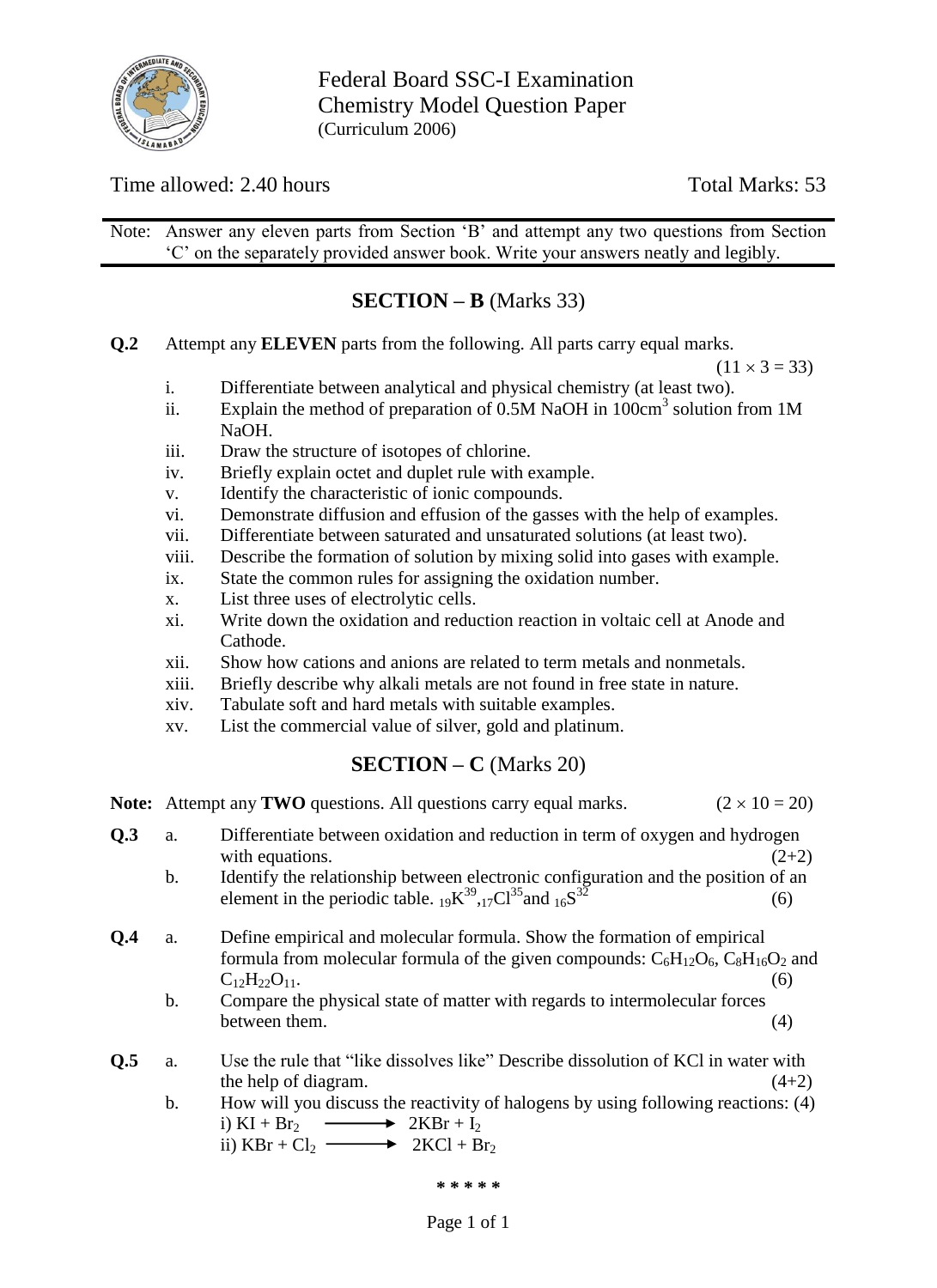# **CHEMISTRY SSC-I (3 rd Set) Student Learning Outcomes Alignment Chart**

# **SECTION A**

### **Q.1**

- 1. Determine the oxidation number of an atom of any element in a compound.
- 2. Differentiate between amorphous and crystalline solids.
- 3. Describe how electronegativities change within a group and within a period in the periodic table.
- 4. Classify the elements (into two categories: groups and periods) according to the configuration of their outer most electrons.
- 5. Recognize the similarity in the chemical and physical properties of elements in the same family of elements.
- 6. Solve problems involving the Molarity of a solution.
- 7. Show how cations and anions are related to the terms metals and non-metals.
- 8. Classify the chemical species from given examples.
- 9. Define relative atomic mass based on C-12 scale.
- 10. Explain how shielding effect influences periodic trends.
- 11. Differentiate between solutions, suspension and colloids.
- 12. Describe the formation of a covalent bond between two non-metallic elements.

#### **SECTION-B**

#### **Q.2**

- i. Differentiate between branches of chemistry.
- ii. Describe how to prepare a solution from given molarity.
- iii. Draw the structure of different isotopes from mass number and atomic number.
- iv. State the octet and duplet rules.
- v. Describe the characteristics of an ionic bond
- vi. Explain the properties of gases (diffusion, effusion and pressure).
- vii. Explain the difference between saturated, unsaturated and supersaturated solutions.
- viii. Explain the formation of solutions (mixing solids into gases, solids into liquids, solids into solids) and give an example of each.
- ix. State the common rules used for assigning oxidation numbers to free elements, ions (simple and complex), molecules, atoms.
- x. List the possible uses of an electrolytic cell.
- xi. Identify the half-cell in which oxidation occurs and the half-cell in which reduction occurs given a voltaic cell.
- xii. Show how cations and anions are related to the terms metals and non-metals.
- xiii. Explain why alkali metals are not found in the Free State in nature.
- xiv. Differentiate between soft and hard metals (Iron and Sodium).
- xv. Identify the commercial value of Silver, Gold and Platinum.

### **SECTION-C**

- **Q.3** a. Define oxidation and reduction in terms of loss or gain of oxygen or hydrogen.
	- b. Identify the relationship between electron configuration and the position of an element on the periodic table.
- **Q.4** a Differentiate between empirical and molecular formula.
	- b. Compare the physical states of matter with regard to intermolecular forces present between them.
- **Q.6** a. Use the rule that "like dissolves like" to predict the solubility of one substance in another.
	- b. Compile some important reactions of halogens.